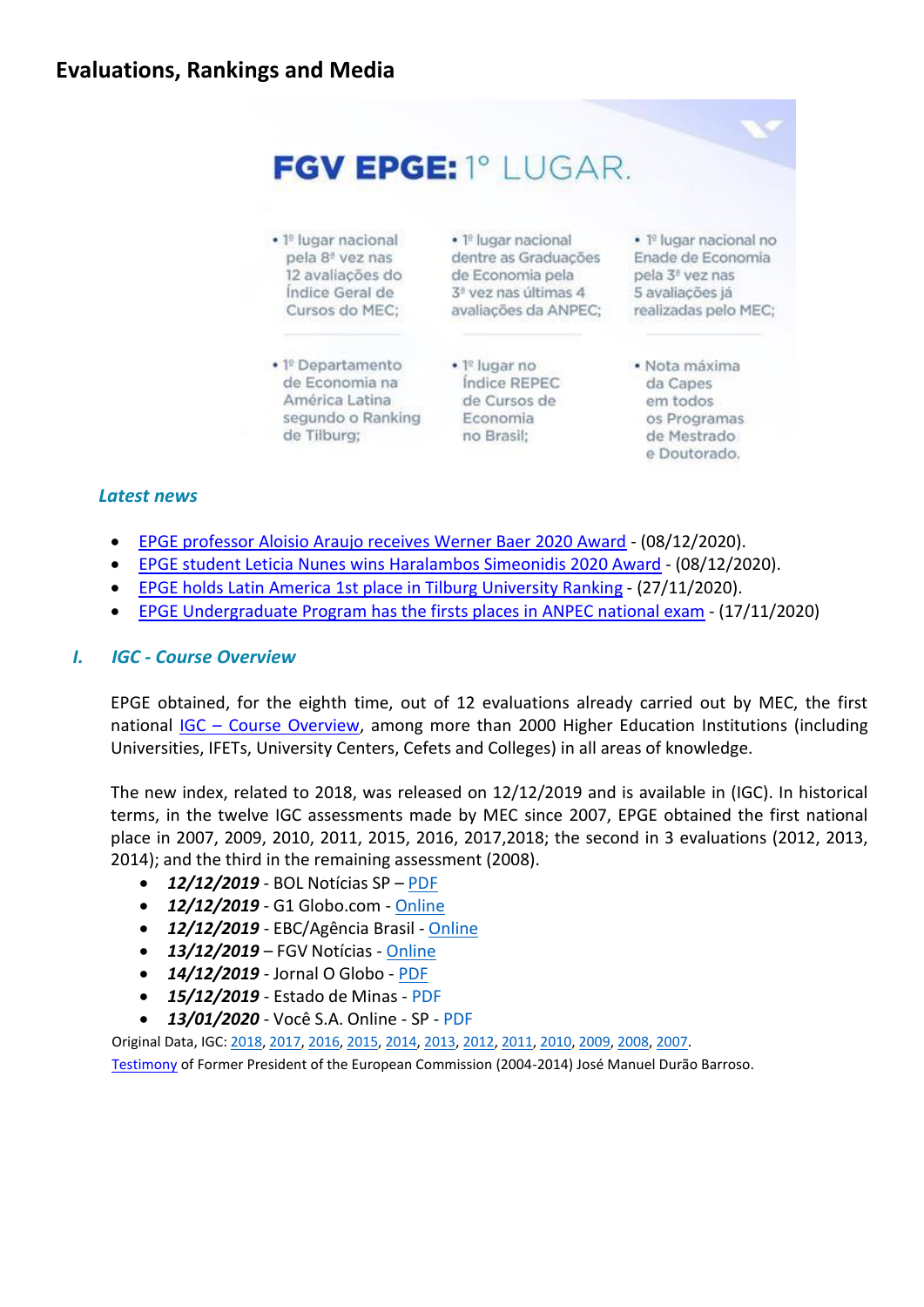## *II. ENADE - National Student Performance Exam*

[1st place of ENADE for the 3rd time in 5 evaluations already done by MEC.](http://portal.inep.gov.br/conceito-enade) The evaluation included around 200 Higher Education Institutions (HEIs) that provide the Economics course in Brazil. The new ENADE, related to 2018, was released in October 2019.

In historical terms, in the five evaluations of ENADE made by MEC since 2006 (2006, 2009, 2012, 2015 and 2018), EPGE obtained the first national place in 2006, 2015 and 2018, thus becoming the Economics IES with the highest number of first place in ENADE.

- [Comment](https://www.youtube.com/watch?v=xaf-h7v62DM&list=PLspVbtJ_9_HrQWQeQKb-lqLEmNbCMIPDY) of President of the Central Bank, Ilan Goldfajn, on the result of the last ENADE.
- [Comment](https://www.youtube.com/watch?v=y6ym423nS_I) of Beatriz Vasconcellos Araújo, EPGE Former student.

• [Undergraduate Students from](https://epge.fgv.br/en/news/epge-ranks-once-more-as-first-in-brazil-in-the-last-enade-exam) EPGE once again obtained the 1st place in ENADE of Economics. Original Data, ENADE: [2018;](http://download.inep.gov.br/educacao_superior/indicadores/legislacao/2019/resultados_conceito_enade_2018.xlsx) [2015;](http://download.inep.gov.br/educacao_superior/indicadores/legislacao/2017/conceito_enade_2015_08032017.xlsx) [2012;](http://download.inep.gov.br/educacao_superior/enade/planilhas/2012/conceito_enade_2012.xlsx) [2009;](http://download.inep.gov.br/download/enade/2009/cpc_decomposto_2009.xls) [2006.](https://epge.fgv.br/files/default/conceito_enade_2006_29_03_2018.xls)

#### **Midia Clipping:**

- FGV [Notícias -](https://portal.fgv.br/noticias/conceito-maximo-enade-cursos-graduacao-fgv-estao-entre-melhores-brasil?utm_source=news-fgvnoticias&utm_medium=emailmkt&utm_campaign=fgvnoticias-2019-10-07) *07/10/2019*
- Jornal O [Globo -](https://epge.fgv.br/files/default/2019-10-07-o-globo-nota.pdf) Coluna do Ancelmo Gois *07/10/2019*

## *III. Capes Quadrennial Evaluation (Postgraduate)*

[Capes \(Postgraduate\):](http://www.capes.gov.br/avaliacao) In the last three evaluations released by CAPES / MEC since 2010, EPGE obtained **maximum degrees** in all Programs and Courses.

| Avaliação<br><b>CAPES</b>         |             |             |             |  |
|-----------------------------------|-------------|-------------|-------------|--|
| Programa                          | 2007-<br>09 | 2010-<br>12 | 2013-<br>16 |  |
| Doutorado e Mestrado<br>Acadêmico |             |             |             |  |
| <b>Mestrado Profissional</b>      | 5           | 5           | 5           |  |

## *IV. Institutional accreditation of the Ministry of Education*

In its recent process of [re-accreditation by the Ministry of Education,](http://portal.mec.gov.br/observatorio-da-educacao/323-secretarias-112877938/orgaos-vinculados-82187207/12809-credenciamento-recredenciamento) EPGE Brazilian School of Economics and Finance received a maximum score (five) in its Institutional Evaluation. EPGE also has a maximum score of the MEC in all its programs (Undergraduate, Postgraduate Academic, Graduate Professional).

## <span id="page-1-0"></span>*V. International Ranking of Tilburg University*

[International Ranking](http://econtop.uvt.nl/rankingsandbox.php) of Tilburg University: EPGE has been appointed for several years as the first department of economics in Latin America by Tilburg University International Ranking of Economics Departments (Tilburg default selection). Also, in 2018, EPGE was ranked in 76º place in the World Ranking, considering the default selection of journals. [See prints here.](https://epge.fgv.br/files/default/ranking-internacional-da-universidade-de-tilburg-23-11-2020-v3.pdf)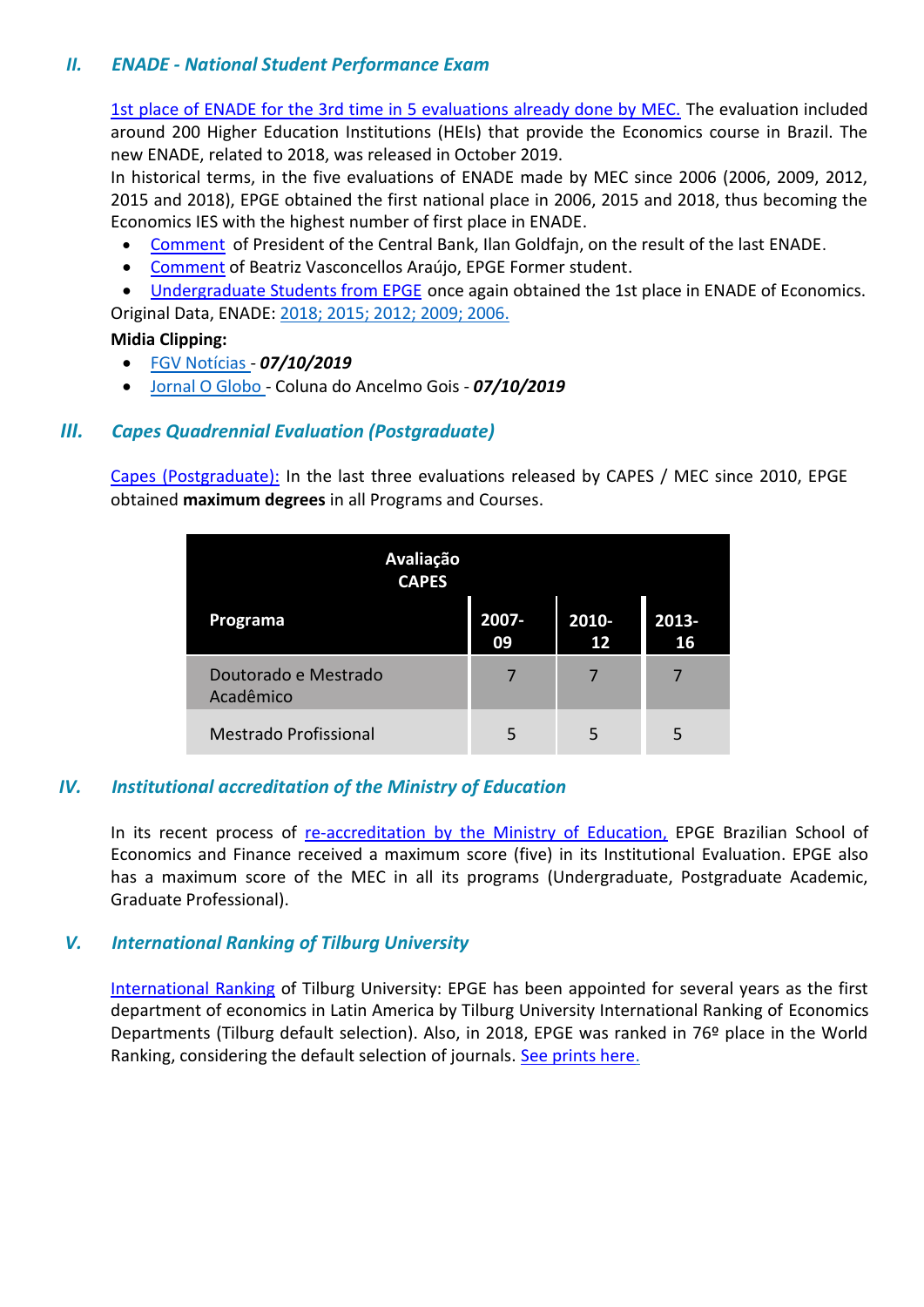## EPGE maintains the 1st place in Latin America in the Tilburg University International Ranking. *(News from 11/27/2020)*

The EPGE Brazilian School of Economics and Finance of the Getulio Vargas Foundation (FGV EPGE) maintained the 1st position among all economics departments in Latin America in the new disclosure of the International Ranking of the University of Tilburg. That way, it maintains a tradition of more than ten years.

The ranking is one of the most respected in the world and lists the best Schools of Economics based on clear and well-established criteria of academic publications, based on the analysis of a database with the main scientific journals in the field. The Tilburg ranking tends to serve as a basis for international comparisons among all economics departments in the world.

In the world classification, EPGE appears, in the last two years, in the 118th position. The top economics departments in this world ranking include those associated with the London School of Economics, Harvard University, Stanford University, University of Chicago, University of California-Berkeley and Massachusetts Institute of Technology. In this world ranking, EPGE (118th) appears in a better ranking than economics departments worldwide recognized as those associated with George Washington University (123rd), Humboldt University of Berlin (123rd); Rice University (140th), University of Hamburt (140th), University of Bath (140th), University Autonoma Barcelona (156th) and several others.

Regarding Latin America, the three best ranked departments are, in addition to EPGE (118th), the economics departments of the University of the Andes (130th) and the Pontifical Catholic University of Chile (181st). Here are some printed reviews: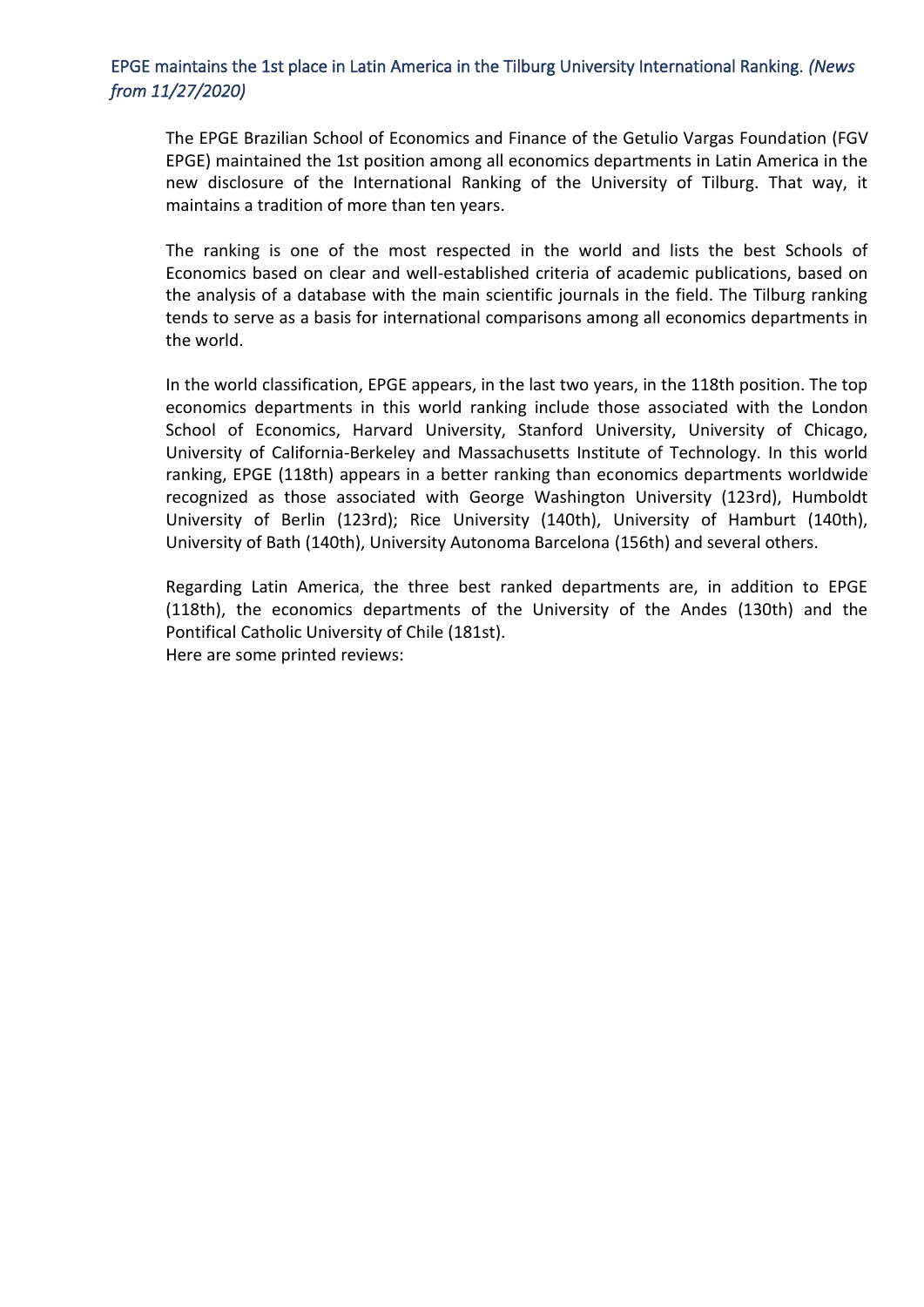# **América Latina - Período Default 5 Anos - Seleção Default de Periódicos Tilburg.**

*Impresso em 23/11/2020*

| TILBURG +<br>UNIVERSITY                                            |                                                                                 | Intranet   Students   Contact   Working at   Nederlands / Dutch |  |  |  |  |  |  |
|--------------------------------------------------------------------|---------------------------------------------------------------------------------|-----------------------------------------------------------------|--|--|--|--|--|--|
| EDUCATION RESEARCH NEWS AND EVENTS ABOUT TILBURG UNIVERSITY ALUMNI |                                                                                 |                                                                 |  |  |  |  |  |  |
|                                                                    | The Tilburg University Top 100 Worldwide Economics Schools Research Ranking     |                                                                 |  |  |  |  |  |  |
|                                                                    | based on research contribution 2016-2019 (Selection of Journals, Latin America) |                                                                 |  |  |  |  |  |  |
|                                                                    |                                                                                 |                                                                 |  |  |  |  |  |  |
|                                                                    |                                                                                 |                                                                 |  |  |  |  |  |  |
|                                                                    |                                                                                 |                                                                 |  |  |  |  |  |  |
|                                                                    |                                                                                 |                                                                 |  |  |  |  |  |  |
| <b>J</b> Tilburg University                                        | Select Range-                                                                   |                                                                 |  |  |  |  |  |  |
| <b>Economics Ranking</b>                                           |                                                                                 |                                                                 |  |  |  |  |  |  |
| $\rightarrow$ Ranking Top 100                                      | From: 2015<br>$\checkmark$<br>Latin America v<br>Region:                        | Show Top: $100 \vee$                                            |  |  |  |  |  |  |
|                                                                    | 2019<br>All<br>To:<br>$\checkmark$<br>Country:                                  | $\checkmark$                                                    |  |  |  |  |  |  |
| Ranking Sandbox                                                    | Select weighting factor                                                         |                                                                 |  |  |  |  |  |  |
|                                                                    | <b>Tilburg University</b><br>◯ Journal Impact Factor                            | ○ Article Influence Score                                       |  |  |  |  |  |  |
| $\rightarrow$ Methodology                                          |                                                                                 |                                                                 |  |  |  |  |  |  |
| Journals                                                           | Journals                                                                        |                                                                 |  |  |  |  |  |  |
| Disclaimer                                                         | Using a selection of journals                                                   | Change                                                          |  |  |  |  |  |  |
|                                                                    |                                                                                 |                                                                 |  |  |  |  |  |  |
|                                                                    |                                                                                 |                                                                 |  |  |  |  |  |  |
| Administration &                                                   | <b>University</b><br>Rank<br>E FGV EPGE, RIO DE JANEIRO<br>1.                   | <b>Score</b><br>47                                              |  |  |  |  |  |  |
|                                                                    | $\overline{2}$<br>UNIVERSITY OF THE ANDES                                       | 42                                                              |  |  |  |  |  |  |
|                                                                    | 3.<br><b>E</b> PONTIFICIAL CATHOLIC UNIVERSITY OF CHILE                         | 32                                                              |  |  |  |  |  |  |
|                                                                    | 4 <sup>1</sup><br>FGV EESP, SAO PAULO                                           | 31                                                              |  |  |  |  |  |  |
|                                                                    | <b>L</b> UNIVERSITY OF CHILE<br>5.                                              | 26                                                              |  |  |  |  |  |  |
|                                                                    | <b>I</b> <sup>1</sup> INSTITUTO TECNOLOGICO AUTONOMO DE MEXICO<br>6.            | 22                                                              |  |  |  |  |  |  |
|                                                                    | O PONTIFICAL CATHOLIC UNIVERSITY OF RIO DE JANEIRO                              | 22                                                              |  |  |  |  |  |  |
|                                                                    | TORCUATO DI TELLA UNIVERSITY<br>8.                                              | 17                                                              |  |  |  |  |  |  |
|                                                                    | 9.<br>UNIVERSITY OF SAO PAULO                                                   | 16                                                              |  |  |  |  |  |  |
|                                                                    | 10.<br><b>L</b> DIEGO PORTALES UNIVERSITY                                       | 13                                                              |  |  |  |  |  |  |
|                                                                    | 11.<br><b>O</b> INSPER                                                          | 12                                                              |  |  |  |  |  |  |
|                                                                    | <b>DEL ROSARIO UNIVERSITY</b><br>12.                                            | 10                                                              |  |  |  |  |  |  |
|                                                                    | UNIVERSITY OF SAN ANDRES                                                        | 10                                                              |  |  |  |  |  |  |
|                                                                    | <b>L</b> UNIVERSITY OF SANTIAGO, CHILE                                          | 10                                                              |  |  |  |  |  |  |
|                                                                    | NATIONAL UNIVERSITY OF LA PLATA<br>15.<br>ADOLFO IBANEZ UNIVERSITY<br>16.       | $\overline{9}$<br>8                                             |  |  |  |  |  |  |
|                                                                    | PONTIFICAL XAVIERIAN UNIVERSITY<br>17.                                          | 5                                                               |  |  |  |  |  |  |
|                                                                    | <b>I</b> UNIVERSIDAD DEL PACIFICO                                               | 5                                                               |  |  |  |  |  |  |
|                                                                    | UNIVERSITY OF BRASILIA                                                          | 5                                                               |  |  |  |  |  |  |
|                                                                    | UNIVERSITY OF MONTEVIDEO                                                        | 5                                                               |  |  |  |  |  |  |
|                                                                    | I UNIVERSITY OF PIURA                                                           | 5                                                               |  |  |  |  |  |  |
|                                                                    | UNIVERSITY OF TALCA                                                             | 5                                                               |  |  |  |  |  |  |
|                                                                    | FEDERAL UNIVERSITY OF PERNAMBUCO<br>23                                          | 4                                                               |  |  |  |  |  |  |
|                                                                    |                                                                                 |                                                                 |  |  |  |  |  |  |
|                                                                    | UNIVERSITY DEL CEMA                                                             | 4                                                               |  |  |  |  |  |  |

**Informações em: <https://econtop.uvt.nl/rankingsandbox.php>**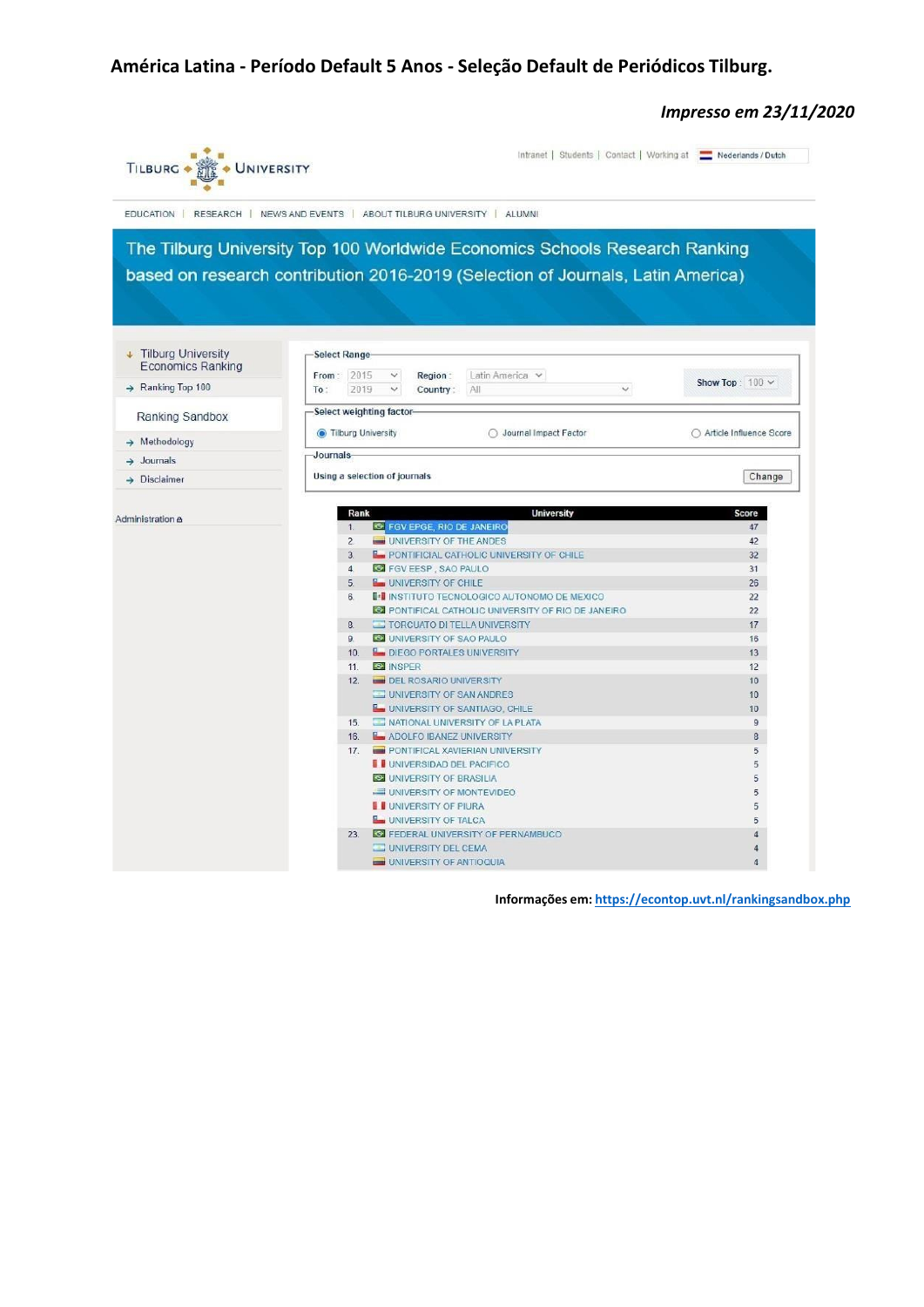# **América Latina - Período Default 5 Anos – JIF - Seleção Default de Periódicos Tilburg**

*Impresso em 23/11/2020*

| TILBURG .<br>UNIVERSITY                                                     | Intranet   Students   Contact   Working at   Nederlands / Dutch                 |                           |  |  |  |  |  |
|-----------------------------------------------------------------------------|---------------------------------------------------------------------------------|---------------------------|--|--|--|--|--|
| EDUCATION   RESEARCH<br>NEWS AND EVENTS   ABOUT TILBURG UNIVERSITY   ALUMNI |                                                                                 |                           |  |  |  |  |  |
|                                                                             | The Tilburg University Top 100 Worldwide Economics Schools Research Ranking     |                           |  |  |  |  |  |
|                                                                             |                                                                                 |                           |  |  |  |  |  |
|                                                                             | based on research contribution 2015-2019 (Selection of Journals, Latin America) |                           |  |  |  |  |  |
|                                                                             |                                                                                 |                           |  |  |  |  |  |
|                                                                             |                                                                                 |                           |  |  |  |  |  |
|                                                                             |                                                                                 |                           |  |  |  |  |  |
| $\downarrow$ Tilburg University                                             | Select Range                                                                    |                           |  |  |  |  |  |
| <b>Economics Ranking</b>                                                    |                                                                                 |                           |  |  |  |  |  |
|                                                                             | Latin America v<br>2015<br>Region:<br>From:<br>v                                | Show Top: $100 \vee$      |  |  |  |  |  |
| $\rightarrow$ Ranking Top 100                                               | 2019<br>All<br>$\checkmark$<br>To:<br>v<br>Country:                             |                           |  |  |  |  |  |
| Ranking Sandbox                                                             | Select weighting factor-                                                        |                           |  |  |  |  |  |
|                                                                             | ◯ Tilburg University<br><b>O</b> Journal Impact Factor                          | ○ Article Influence Score |  |  |  |  |  |
| $\rightarrow$ Methodology                                                   |                                                                                 |                           |  |  |  |  |  |
| $\rightarrow$ Journals                                                      | Journals                                                                        |                           |  |  |  |  |  |
| $\rightarrow$ Disclaimer                                                    | Using a selection of journals                                                   | Change                    |  |  |  |  |  |
|                                                                             |                                                                                 |                           |  |  |  |  |  |
|                                                                             | <b>University</b><br>Rank                                                       | <b>Score</b>              |  |  |  |  |  |
| Administration &                                                            | UNIVERSITY OF THE ANDES<br>1.                                                   | 98                        |  |  |  |  |  |
|                                                                             | <b>S FGV EPGE, RIO DE JANEIRO</b><br>2.                                         | 90                        |  |  |  |  |  |
|                                                                             | 3.<br>FGV EESP, SAO PAULO                                                       | 78                        |  |  |  |  |  |
|                                                                             | 4.<br><b>E</b> PONTIFICIAL CATHOLIC UNIVERSITY OF CHILE                         | 73                        |  |  |  |  |  |
|                                                                             | <b>L</b> UNIVERSITY OF CHILE<br>5.                                              | 54                        |  |  |  |  |  |
|                                                                             | PONTIFICAL CATHOLIC UNIVERSITY OF RIO DE JANEIRO<br>6.                          | 46                        |  |  |  |  |  |
|                                                                             | TORCUATO DI TELLA UNIVERSITY<br>7.                                              | 45                        |  |  |  |  |  |
|                                                                             | 8.<br><b>I</b> <sup>2</sup> INSTITUTO TECNOLOGICO AUTONOMO DE MEXICO            | 42                        |  |  |  |  |  |
|                                                                             | 9.<br>UNIVERSITY OF SAO PAULO                                                   | 39                        |  |  |  |  |  |
|                                                                             | 10.<br><b>Le DIEGO PORTALES UNIVERSITY</b>                                      | 26                        |  |  |  |  |  |
|                                                                             | O INSPER<br>11.                                                                 | 25                        |  |  |  |  |  |
|                                                                             | UNIVERSITY OF SANTIAGO, CHILE<br>12.                                            | 24                        |  |  |  |  |  |
|                                                                             | NATIONAL UNIVERSITY OF LA PLATA<br>13.                                          | 22                        |  |  |  |  |  |
|                                                                             | UNIVERSITY DEL CEMA<br>14.                                                      | 19                        |  |  |  |  |  |
|                                                                             | <b>I</b> UNIVERSITY OF PIURA<br>15.                                             | 18                        |  |  |  |  |  |
|                                                                             | 16.<br>ADOLFO IBANEZ UNIVERSITY                                                 | 15                        |  |  |  |  |  |
|                                                                             | DEL ROSARIO UNIVERSITY<br>17.                                                   | 15                        |  |  |  |  |  |
|                                                                             | UNIVERSITY OF SAN ANDRES<br>18.                                                 | 14                        |  |  |  |  |  |
|                                                                             | 19.<br>UNIVERSITY OF BRASILIA                                                   | 13                        |  |  |  |  |  |
|                                                                             | PONTIFICAL XAVIERIAN UNIVERSITY<br>20.                                          | 11                        |  |  |  |  |  |
|                                                                             | <b>L</b> UNIVERSITY OF TALCA<br>21.                                             | 10                        |  |  |  |  |  |
|                                                                             | 22.<br>UNIVERSITY OF MONTEVIDEO                                                 | 10                        |  |  |  |  |  |
|                                                                             | EDERAL UNIVERSITY OF RIO DE JANEIRO<br>23.                                      | $\overline{9}$            |  |  |  |  |  |

**Informações em: <https://econtop.uvt.nl/rankingsandbox.php>**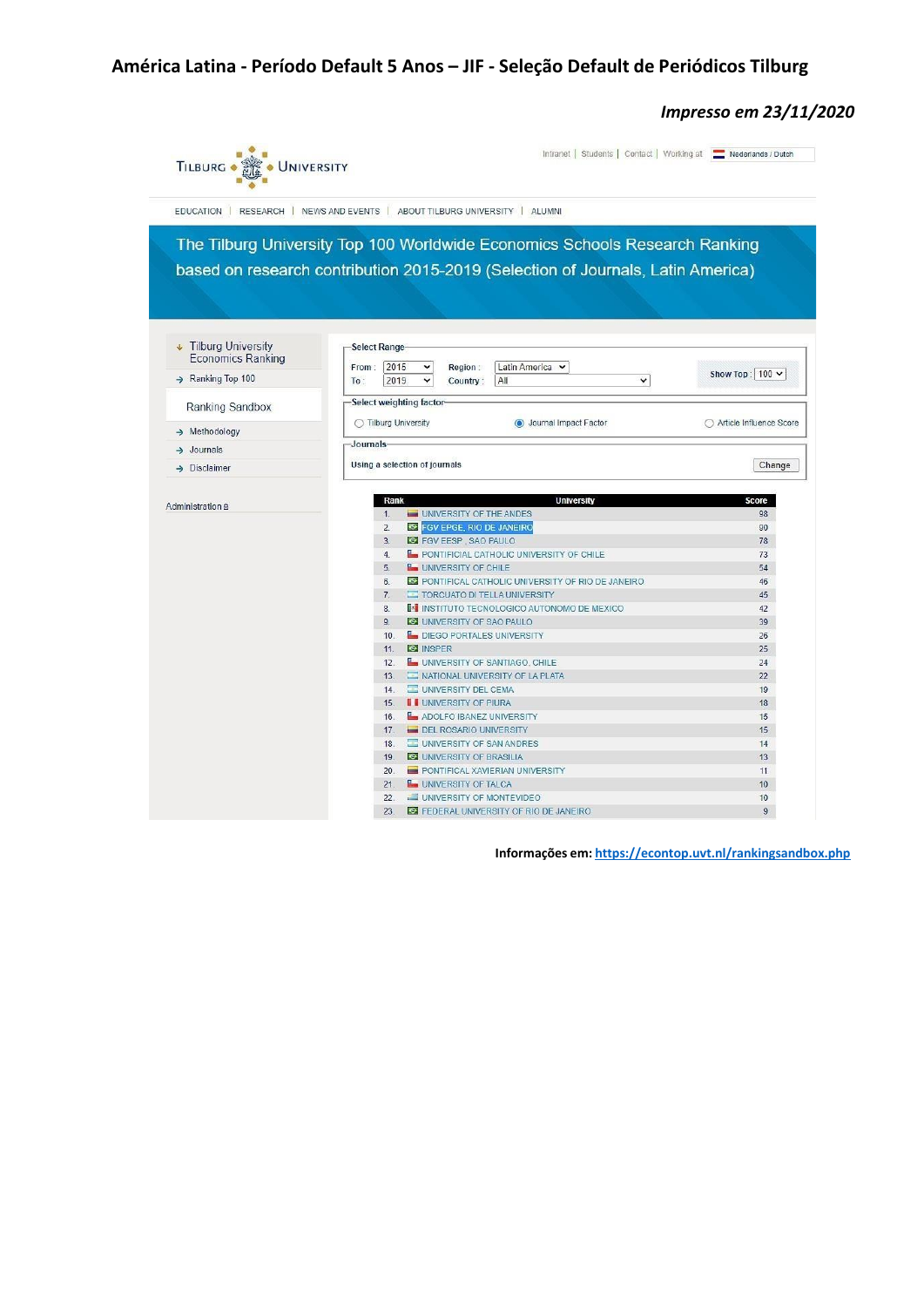#### *Impresso em 23/11/2020*

|                             |              |                                                                     |                                    | EDUCATION   RESEARCH   NEWS AND EVENTS   ABOUT TILBURG UNIVERSITY   ALUMNI         |                         |
|-----------------------------|--------------|---------------------------------------------------------------------|------------------------------------|------------------------------------------------------------------------------------|-------------------------|
|                             |              |                                                                     |                                    | The Tilburg University Top 100 Worldwide Economics Schools Research Ranking        |                         |
|                             |              |                                                                     |                                    | based on research contribution 2015-2019 (Selection of Journals, Latin America)    |                         |
|                             |              |                                                                     |                                    |                                                                                    |                         |
|                             |              |                                                                     |                                    |                                                                                    |                         |
|                             |              |                                                                     |                                    |                                                                                    |                         |
|                             |              |                                                                     |                                    |                                                                                    |                         |
| <b>J</b> Tilburg University | Select Range |                                                                     |                                    |                                                                                    |                         |
| <b>Economics Ranking</b>    | From:        | 2015<br>$\check{ }$                                                 | Region:                            | Latin America v                                                                    |                         |
| > Ranking Top 100           | To:          | 2019<br>v                                                           | Country:                           | All<br>v                                                                           | Show Top: 100 v         |
|                             |              |                                                                     |                                    |                                                                                    |                         |
| Ranking Sandbox             |              | Select weighting factor-                                            |                                    |                                                                                    |                         |
|                             |              | ◯ Tilburg University                                                |                                    | ◯ Journal Impact Factor                                                            | Article Influence Score |
| $\rightarrow$ Methodology   | Journals-    |                                                                     |                                    |                                                                                    |                         |
| Journals                    |              |                                                                     |                                    |                                                                                    |                         |
| $\rightarrow$ Disclaimer    |              | Using a selection of journals                                       |                                    | Change                                                                             |                         |
|                             |              |                                                                     |                                    |                                                                                    |                         |
| Administration &            |              | Rank                                                                |                                    | <b>University</b>                                                                  | <b>Score</b>            |
|                             |              | 1 <sub>1</sub>                                                      | FOV EPGE, RIO DE JANEIRO           |                                                                                    | 147                     |
|                             |              | $\overline{2}$                                                      | UNIVERSITY OF THE ANDES            |                                                                                    | 137                     |
|                             |              | 3.                                                                  | FGV EESP SAO PAULO                 |                                                                                    | 123                     |
|                             |              | <b>E</b> PONTIFICIAL CATHOLIC UNIVERSITY OF CHILE<br>4 <sup>1</sup> |                                    |                                                                                    | 100                     |
|                             |              | 5.                                                                  | <b>L</b> UNIVERSITY OF CHILE       |                                                                                    | 82                      |
|                             |              | 6.<br>7.                                                            |                                    | O PONTIFICAL CATHOLIC UNIVERSITY OF RIO DE JANEIRO<br>TORCUATO DI TELLA UNIVERSITY | 75<br>65                |
|                             |              | 8.                                                                  |                                    | <b>I</b> <sup>1</sup> INSTITUTO TECNOLOGICO AUTONOMO DE MEXICO                     | 62                      |
|                             |              | 9.                                                                  | UNIVERSITY OF SAO PAULO            |                                                                                    | 56                      |
|                             |              | 10.                                                                 |                                    | NATIONAL UNIVERSITY OF LA PLATA                                                    | 38                      |
|                             |              | <b>O</b> INSPER<br>11                                               |                                    |                                                                                    | 38                      |
|                             |              | 12.                                                                 |                                    | <b>L</b> DIEGO PORTALES UNIVERSITY                                                 | 37                      |
|                             |              | 13.                                                                 | UNIVERSITY DEL CEMA                |                                                                                    | 36                      |
|                             |              | 14.                                                                 | <b>I</b> UNIVERSITY OF PIURA       |                                                                                    | 30                      |
|                             |              | <b>Le UNIVERSITY OF SANTIAGO, CHILE</b><br>15.                      |                                    |                                                                                    | 28                      |
|                             |              | 16.                                                                 |                                    | ADOLFO IBANEZ UNIVERSITY                                                           | 18                      |
|                             |              | 17.                                                                 |                                    | UNIVERSITY OF SAN ANDRES                                                           | 16                      |
|                             |              | 18.                                                                 | DEL ROSARIO UNIVERSITY             |                                                                                    | 16                      |
|                             |              | 19.                                                                 |                                    | UNIVERSITY OF MONTEVIDEO                                                           | 15                      |
|                             |              | 20.                                                                 | <b>BO</b> UNIVERSITY OF BRASILIA   |                                                                                    | 15                      |
|                             |              | 21.<br>22.                                                          | <b>LUNIVERSITY OF TALCA</b>        | FEDERAL UNIVERSITY OF RIO DE JANEIRO                                               | 14<br>13                |
|                             |              | 23.                                                                 |                                    | <b>I</b> <sup>I</sup> UNIVERSITY NACIONAL AUTONOMA MEXICO                          | 11                      |
|                             |              | 24.                                                                 |                                    | PONTIFICAL XAVIERIAN UNIVERSITY                                                    | 11                      |
|                             |              |                                                                     |                                    |                                                                                    |                         |
|                             |              | 25.                                                                 | <b>II UNIVERSIDAD DEL PACIFICO</b> |                                                                                    | 10                      |

**Informações em: <https://econtop.uvt.nl/rankingsandbox.php>**

To see some printed reviews, click [here.](https://epge.fgv.br/files/default/ranking-internacional-da-universidade-de-tilburg-23-11-2020-v3.pdf)

## *VI. RePEc - Research Papers in Economics*

[RePEc](https://ideas.repec.org/top/top.brazil.html) - First in Brazil, Economics.

#### <span id="page-5-0"></span>*VII. ANPEC - Associação Nacional dos Centros de Pós-Graduação em Economia*

#### **EPGE obtained, for the third time, in the last 4 evaluations, the firsts national place of ANPEC among the Undergratuate Programs in Economics in Brazil.(News from 17/11/2020)**

In the National Selection Examination of Anpec 2021, EPGE undergratuate students obtained the 1st and 2nd places, among the undergratuate from schools of Economics. The School also won the first place overall in the national exam of ANPEC in the years 2018 and 2019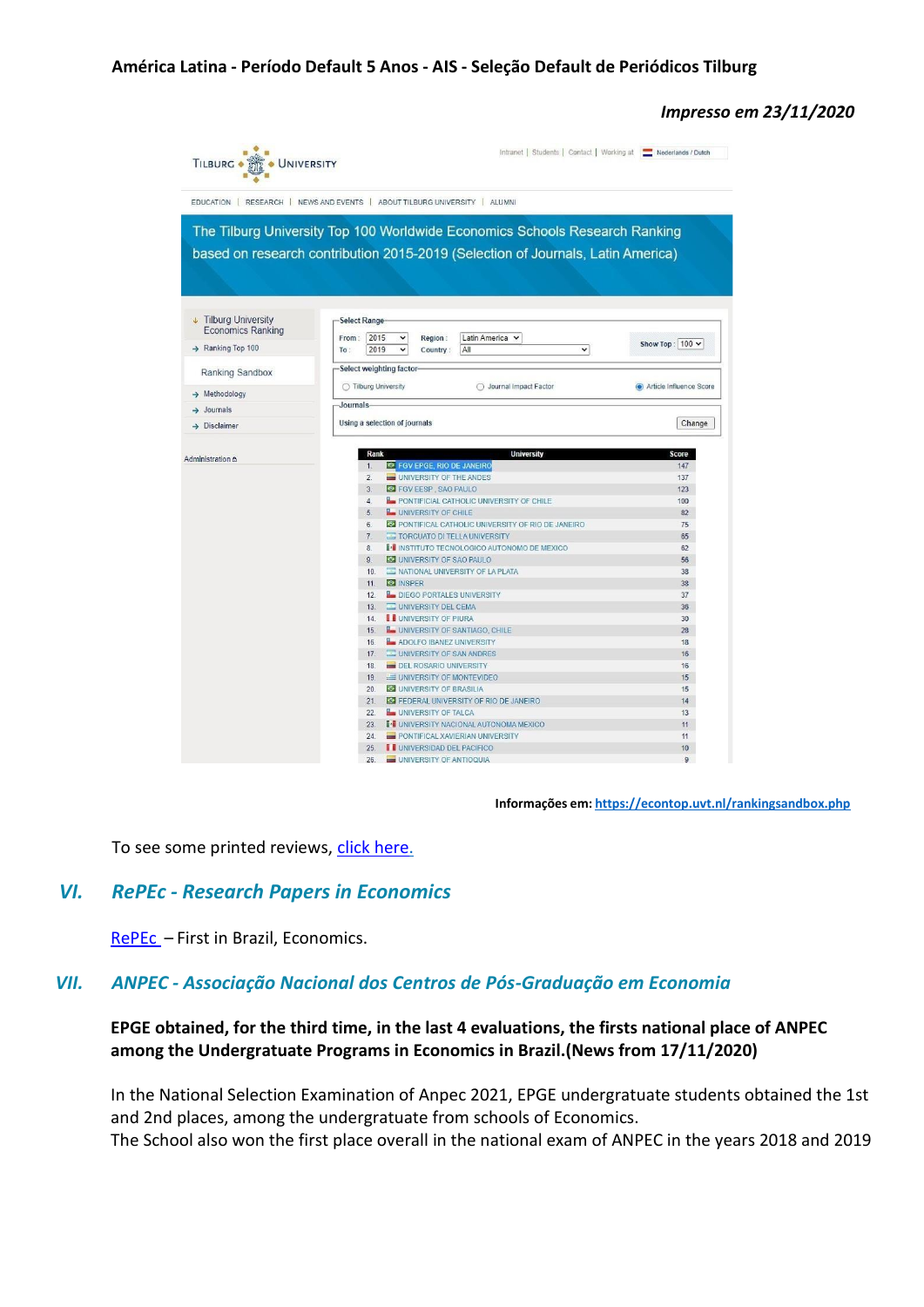Tables available in the [school website](https://epge.fgv.br/en/news/epge-obtains-for-the-3rd-time-in-the-last-4-evaluations-the-1st-national-place-of-anpec-among) provide futher information.

#### **Midia clipping:**

- FGV [Notícias](https://portal.fgv.br/noticias/graduacao-fgv-epge-ocupa-primeiros-lugares-exame-nacional-anpec) 03/12/2020
- $\bullet$  1º lugar ANPEC 2019 FGV Notícias [\(Online\)](https://portal.fgv.br/noticias/fgv-epge-fica-1o-lugar-exame-anpec-pelo-2o-ano-consecutivo) (26/11/2018);
- $\bullet$  1º lugar ANPEC 2018 FGV Notícias [\(Online\)](https://portal.fgv.br/noticias/primeiro-lugar-anpec-aluno-destaca-excelencia-academica-fgv-epge) (24/01/2018);

#### *VIII. SBE - Brazilian Society of Econometrics*

School with the highest number of times in firsts places in Brazilian Society of Econometrics' awards Data Source: [http://www.sbe.org.br/prmio](https://www.sbe.org.br/prmio)

#### *IX. The Econometric Society*

Four out of five Econometric Society Fellows working in economics departments in Brazil are in EPGE: Aloisio Araujo, Marcelo Moreira, Marilda Sotomayor and Paulo Kingler.

Data Source: [https://www.econometricsociety.org/society/organization-and](https://www.econometricsociety.org/society/organization-and-governance/fellows)[governance/fellows](https://www.econometricsociety.org/society/organization-and-governance/fellows)

## *X. Student Guide (Guia do Estudante)*

[Brazilian Student Guide 2018](https://epge.fgv.br/en/news/fgv-schools-receive-maximum-notice-of-the-2018-student-guide-fgv-news-12-5-2018) EPGE obtained maximun grade (Five Stars) in all evaluations so far.

#### *XI. College Guide*

2020 Brazilian College Guide: a EPGE received maximum grade (5 stars).



#### **Midia clipping:**

• FGV [Notícias](https://portal.fgv.br/noticias/cursos-graduacao-fgv-estao-entre-melhores-pais-revela-ranking-quero-educacaoestadao) - 27/10/2020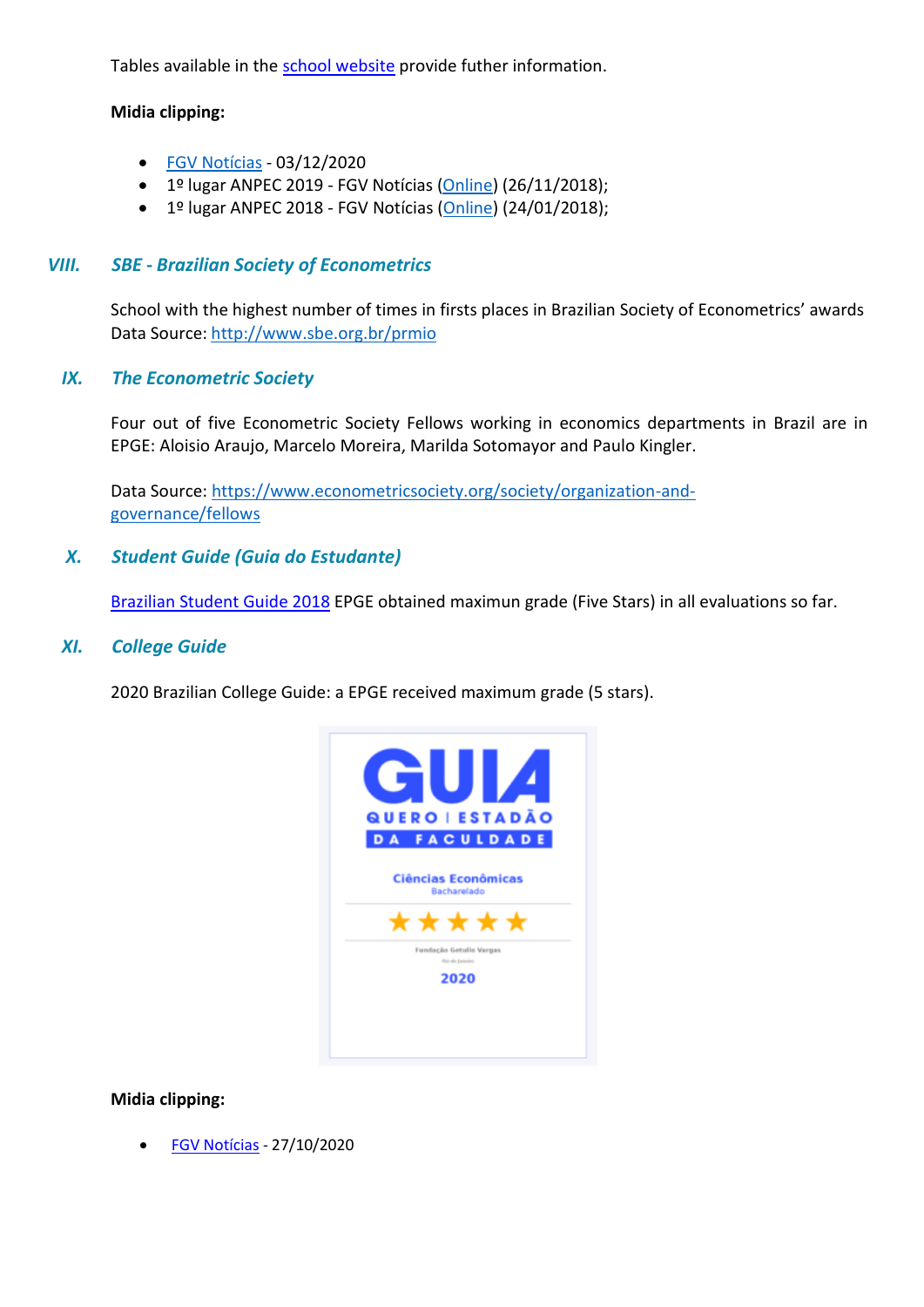## <span id="page-7-0"></span>*XII. Faculty Distinctions*

#### *EPGE professor Aloisio Araujo receives 2020 Werner Baer Awar. (News from 08/12/2020)*

Professor Aloisio Araujo of Fundação Getulio Vargas' Brazilian School of Economics and Finance (FGV EPGE) is the winner of the 2020 Werner Baer Award. This was announced on December 7 at the opening ceremony of the 48th National Economics Meeting, held by ANPEC.

The Werner Baer Award, sponsored by the Lemann Foundation in partnership with the University of Illinois, pays tribute to the careers and legacies of renowned researchers. The aim is to recognize exceptional and transformational work, focused on Brazil's development, specifically in the areas of education economics, education funding, economics teaching and the role of science in the economy.

Aloisio Araujo is a member of the American Academy of Arts & Science and American Economic Association. He is the vice dean of FGV EPGE and one of its professors, as well as an emeritus researcher at the Institute of Pure and Applied Mathematics (IMPA), a member of the Brazilian Academy of Science and a fellow of the Guggenheim Foundation, Econometric Society, Society for the Advancement of Economic Theory (of which he is a former president) and the Third World Academy of Sciences. In 1999, he received the Order of Scientific Merit from the president of Brazil. In 2019, he was appointed a special advisor to Brazil's economy minister.

See the presentation letter with Professor Aloisio Araujo carrer and awards.

#### [Presentation Letter](https://epge.fgv.br/files/default/carta-de-apresentacao-professor-aloisio-araujo.pdf)

#### **Midia clipping:**

• [FGV Notícias](https://portal.fgv.br/noticias/professor-fgv-epge-recebe-premio-werner-baer-sua-contribuicao-ao-desenvolvimento-brasil-0) - 11/01/2021

#### **Other latest faculty distinctions::**

- [Professor Marcelo Moreira elected as](https://epge.fgv.br/en/news/professor-marcelo-moreira-foi-eleito-iaae-2020-fellow) IAAE 2020 Fellow *(05/11/2020).*
- [Professor Aloisio Araujo is recognized as a researcher emeritus at](https://epge.fgv.br/en/news/professor-aloisio-araujo-is-recognized-as-a-researcher-emeritus-at-impa) IMPA *(28/10/2020)*.
- [EPGE Professor Marilda Sotomayor elected member of AMERICAN ACADEMY OF ARTS AND](https://epge.fgv.br/en/news/epge-professor-marilda-sotomayor-elected-member-of-american-academy-of-arts-and-sciences)  [SCIENCES](https://epge.fgv.br/en/news/epge-professor-marilda-sotomayor-elected-member-of-american-academy-of-arts-and-sciences) - *(16/06/2020)*.

## <span id="page-7-1"></span>*XIII. Student distinctions*

#### *EPGE student wons 2020 Haralambos Simeonidis Award. (News from 08/12/2020)*

Letícia Nunes, a doctoral student at Fundação Getulio Vargas' Brazilian School of Economics and Finance (FGV EPGE), won 2020 Haralambos Simeonidis Award in the Dissertations category. The results were announced at the 48th National Economics Meeting, held by the National Association of Graduate Economics Centers (ANPEC).

Nunes started her doctorate at FGV EPGE in 2015, after doing an undergraduate degree and academic master's at the school. Her doctoral dissertation, titled Essays in Health Economics, was produced under the guidance of Professor Francisco Costa of FGV EPGE.

The Haralambos Simeonidis Awards, created by ANPEC in 1982, are aimed at stimulating reflection and research regarding economics in Brazil. Every year, awards are given for the best papers in the categories of Articles, Books and Doctoral Dissertations.